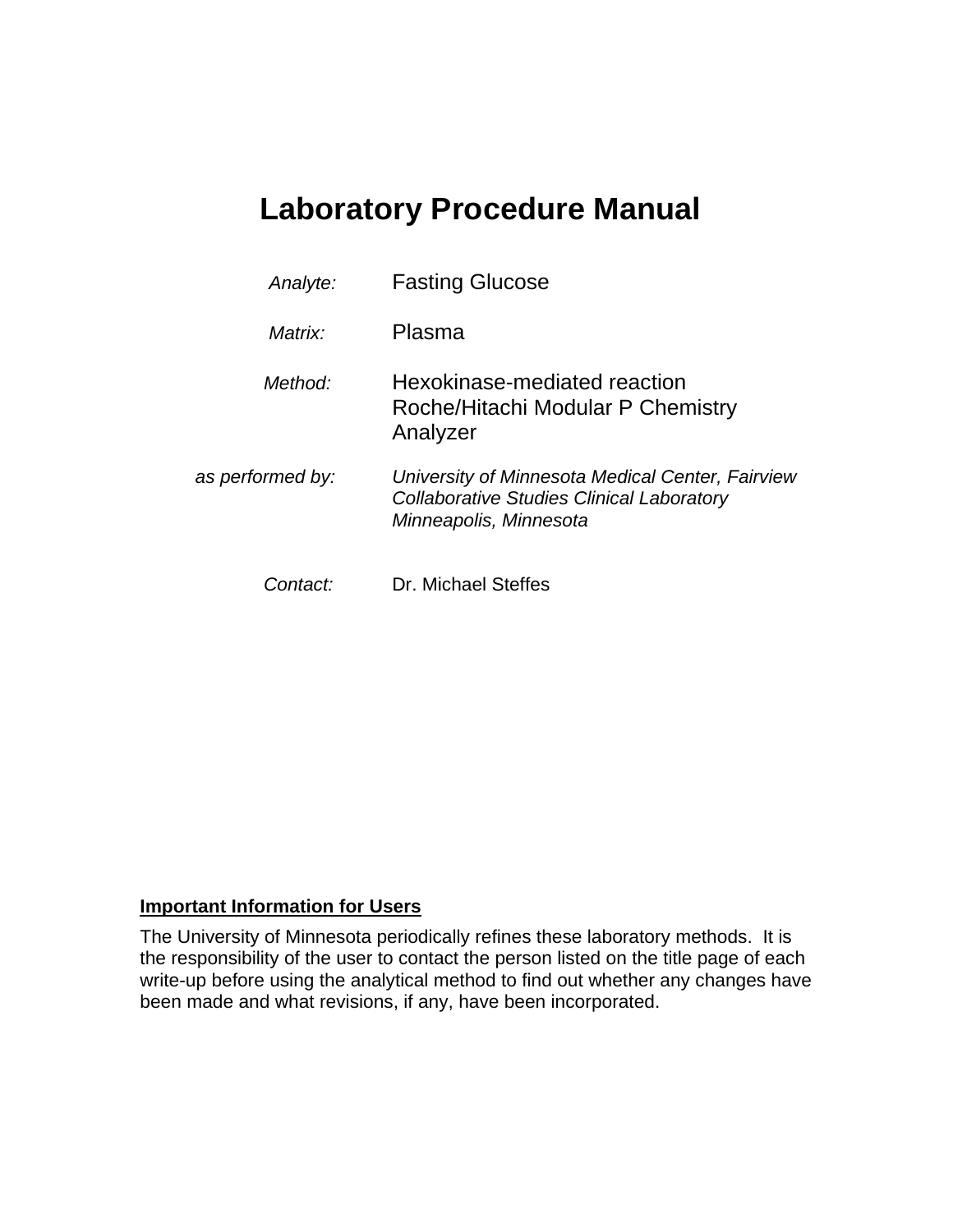## **Public Release Data Set Information**

This document details the Lab Protocol for testing the items listed in the following table:

| <b>File Name</b> | Variable<br><b>Name</b> | <b>SAS Label (and SI units)</b> |  |  |
|------------------|-------------------------|---------------------------------|--|--|
| GLU E            | LBXGLU                  | Fasting glucose(mg/dL)          |  |  |
|                  | <b>LBDGLUSI</b>         | Fasting Glucose (mmol/L)        |  |  |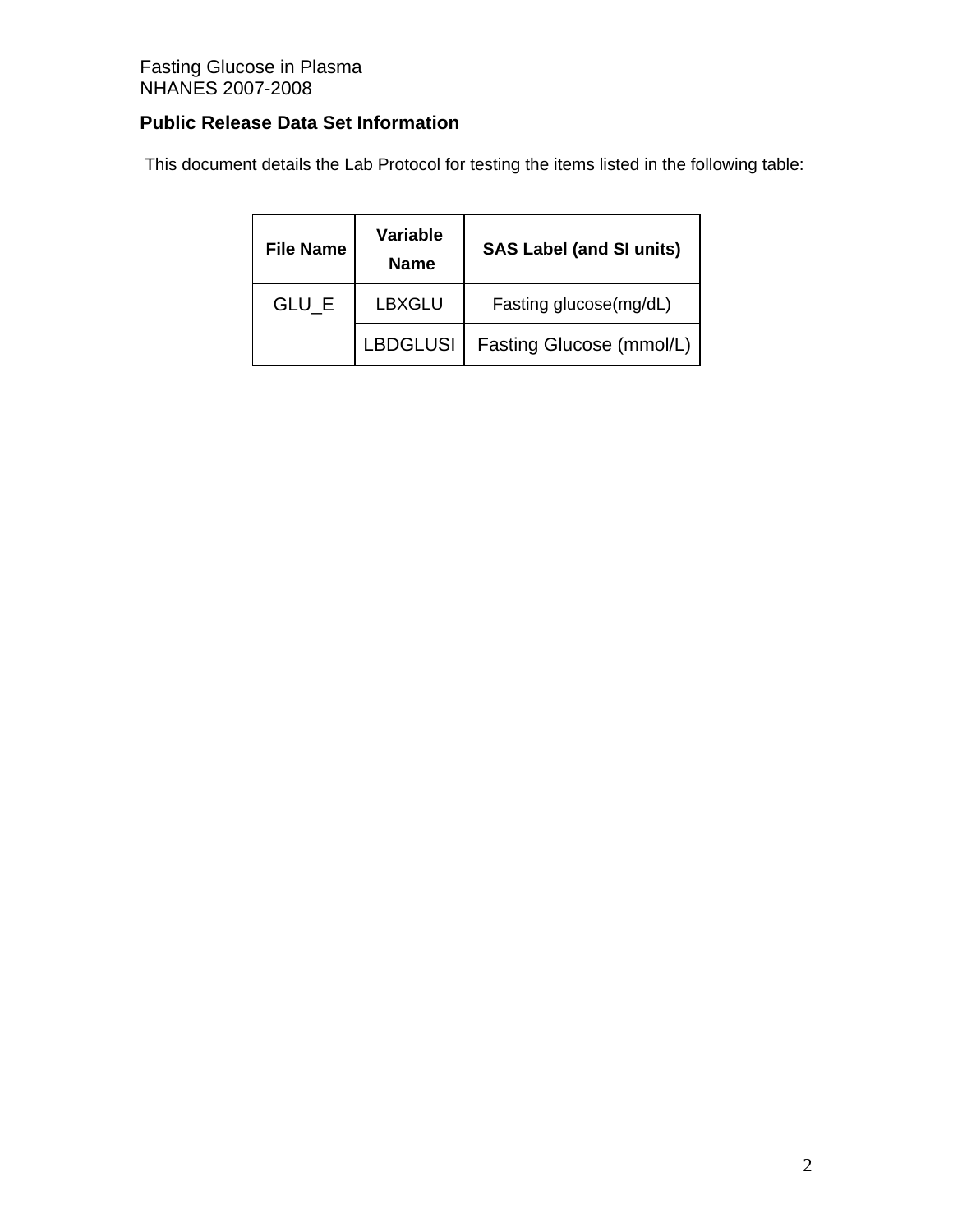#### **1. SUMMARY OF TEST PRINCIPLE AND CLINICAL RELEVANCE**

Carbohydrates provide the body with glucose, the most important monosaccharide in the blood. Glucose is the substrate for many energy-producing cellular functions. Glucose degradation occurs through glycolysis. Measurement of glucose is useful in the diagnosis and monitoring of carbohydrate metabolism disorders. A partial list of these disorders would include diabetes mellitus, neonatal hypoglycemia, idiopathic hypoglycemia, and pancreatic islet cell carcinoma. The hexokinase method used on the Mod P is a recognized reference method.

Modular P application code: 767

Manual worksheet code: UVR

#### **Principle:**

In this enzymatic method glucose is converted to glucose-6-phosphate (G-6-P) by hexokinase in the presence of ATP, a phosphate donor. Glucose-6-phosphate dehydrogenase then converts the G-6-P to gluconate-6-P in the presence of NADP+. As the NADP+ is reduced to NADPH during this reaction, the resulting increase in absorbance at 340 nm (secondary wavelength = 700 nm) is measured. This is an endpoint reaction that is specific for glucose.

#### **2. SAFETY PRECAUTIONS**

Follow all procedures and policies listed the Fairview-University Medical Center Laboratory Safety Manual. Consider all specimens, control materials, and calibrator materials as potentially infectious.

#### **3. COMPUTERIZATION; DATA SYSTEM MANAGEMENT**

The NHANES glucose results are entered onto a spreadsheet provided electronically by Westat, Inc for NHANES.

- A. To access the spreadsheet click on My Computer -> Z drive -> User -> Dep Labs -> Collab Studies -> NHANES -> Glucose 009 or Glucose 098.
- B. Choose the files named with the corresponding box number.
- C. Enter the analysis date, run number, the technologist's initials, glucose results, and comment code.
- D. The results will be sent electronically by the contact person.

#### **4. SPECIMEN COLLECTION, STORAGE, AND HANDLING PROCEDURES; CRITERIA FOR SPECIMEN REJECTION**

- A. Samples are collected and processed in mobile examination centers according to NHANES protocols.
- B. Specimens are packaged and shipped on cold packs or dry ice according to the established schedule.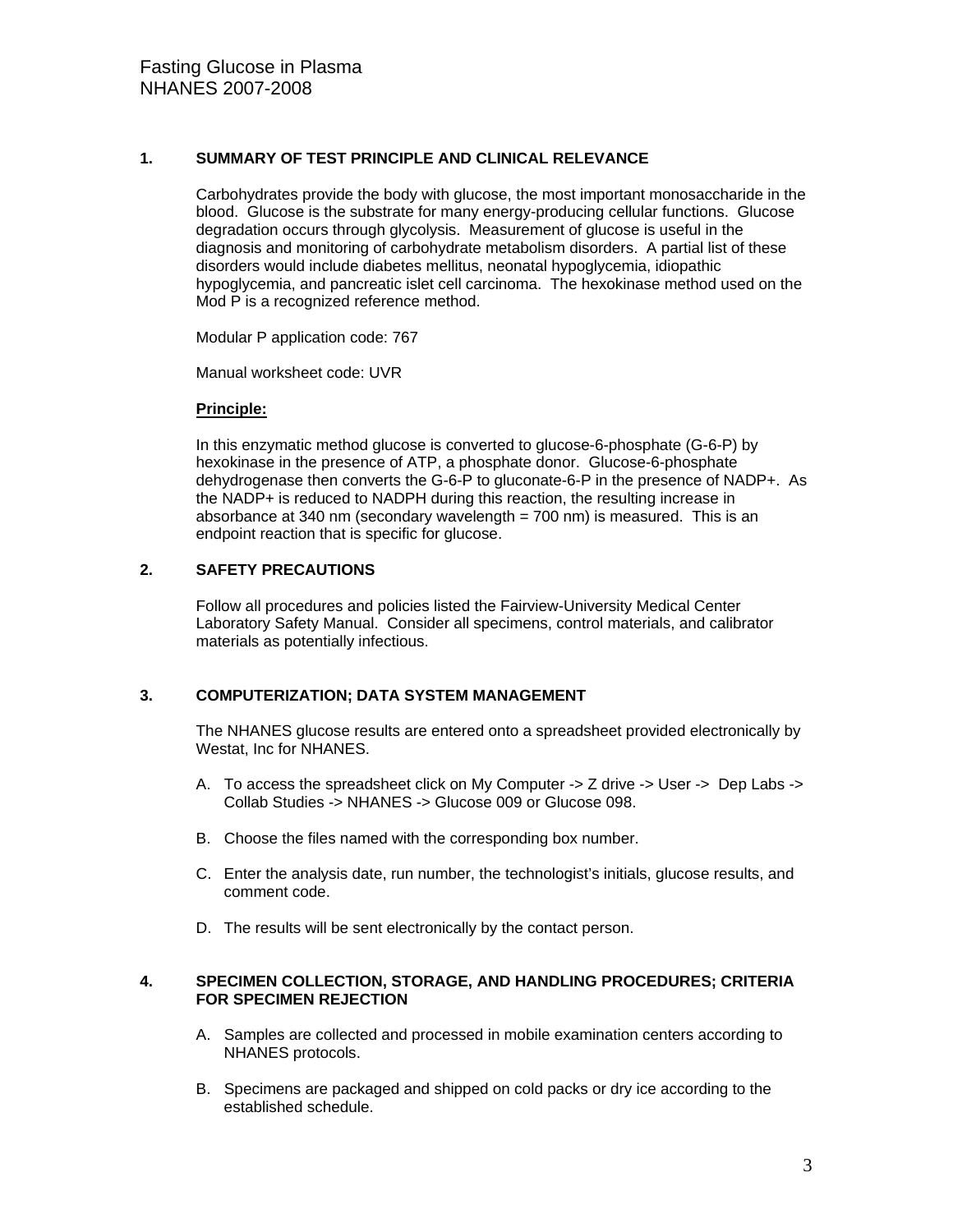- C. Specimens are shipped via Federal Express for delivery directly to Collaborative Studies Clinical Laboratory.
- D. Use serum or plasma (EDTA, heparin, fluoride, or iodoacetate anticoagulants are acceptable) for the procedure. Other anticoagulants are unacceptable. Serum or plasma is stable for 8 hours at room temperature, three days at 4ºC, and longer at – 70ºC.
- E. Specimens must be centrifuged and separated within 30-45 minutes following collection. Red blood cells will metabolize glucose via glycolysis, and the measurable glucose will decrease if the cells are left in contact with the cells for a prolonged period of time. This decrease in concentration can be as much as 7 per cent per hour.
- F. Plasma specimens that have been frozen (e.g. NHANES study) are especially prone to clot re-formation as they warm to room temperature. After thoroughly mixing these specimens, put a wooden stick into the plasma to remove any fibrin clots. These specimens are also prone to excessive precipitate formation. Centrifuge these specimens prior to analysis as well. Place the specimens on the Mod P as soon as possible after centrifugation.
- G. Minimum volume: 100 uL (includes dead volume)

#### **5. Procedures for Microscopic Examinations; Criteria for Rejection of Inadequately Prepared Slides**

Not applicable for this procedure

#### **6. EQUIPMENT AND INSTRUMENTATION, MATERIALS, REAGENT PREPARATION, CALIBRATORS (STANDARDS), AND CONTROLS**

- A. Equipment and Instrumentation, Materials:
	- 1. Roche Modular P chemistry analyzer. Roche Diagnostics, 9115 Hague Road, Indianapolis, IN 46250.
	- 2. Cell Wash Solution II/Acid Wash. Roche product #4880307 (2L bottle). No preparation required. Solution of formic acid, citric acid and nikkol BT-9. Store at room temperature. Stable until expiration date on bottle. No stability time window after opening. This solution is automatically drawn by the Mod P while cleaning reaction cuvettes during analysis.
	- 3. Cell Wash Solution I/NaOH-D. Roche product #1551540 (1800 mL bottle). No preparation required. Solution of sodium hydroxide (1N). Store at room temperature. Stable until expiration date on bottle. After opening a bottle it is stable for 14 days on the instrument. This solution is automatically drawn by the Mod P while cleaning reaction cuvettes during analysis.
	- 4. Reaction cell cuvette segments. Roche product #714-0650 (Four sets of eight segments. Eight segments complete the entire rotor). Soak cuvettes overnight in a solution of 2% Hitergent before installing on the instrument. Perform cell wash and cell blank functions after installation. Change cuvettes quarterly.
	- 5. Hitergent. Roche product #409149 (1L bottle). No preparation required. Solution of ethanolamine, hexahydro-1,3,5-tris (Betahydroxyethyl) triazine and nonidet P-40. Store at room temperature. Stable until expiration date on bottle. Hitergent is an on-board reagent automatically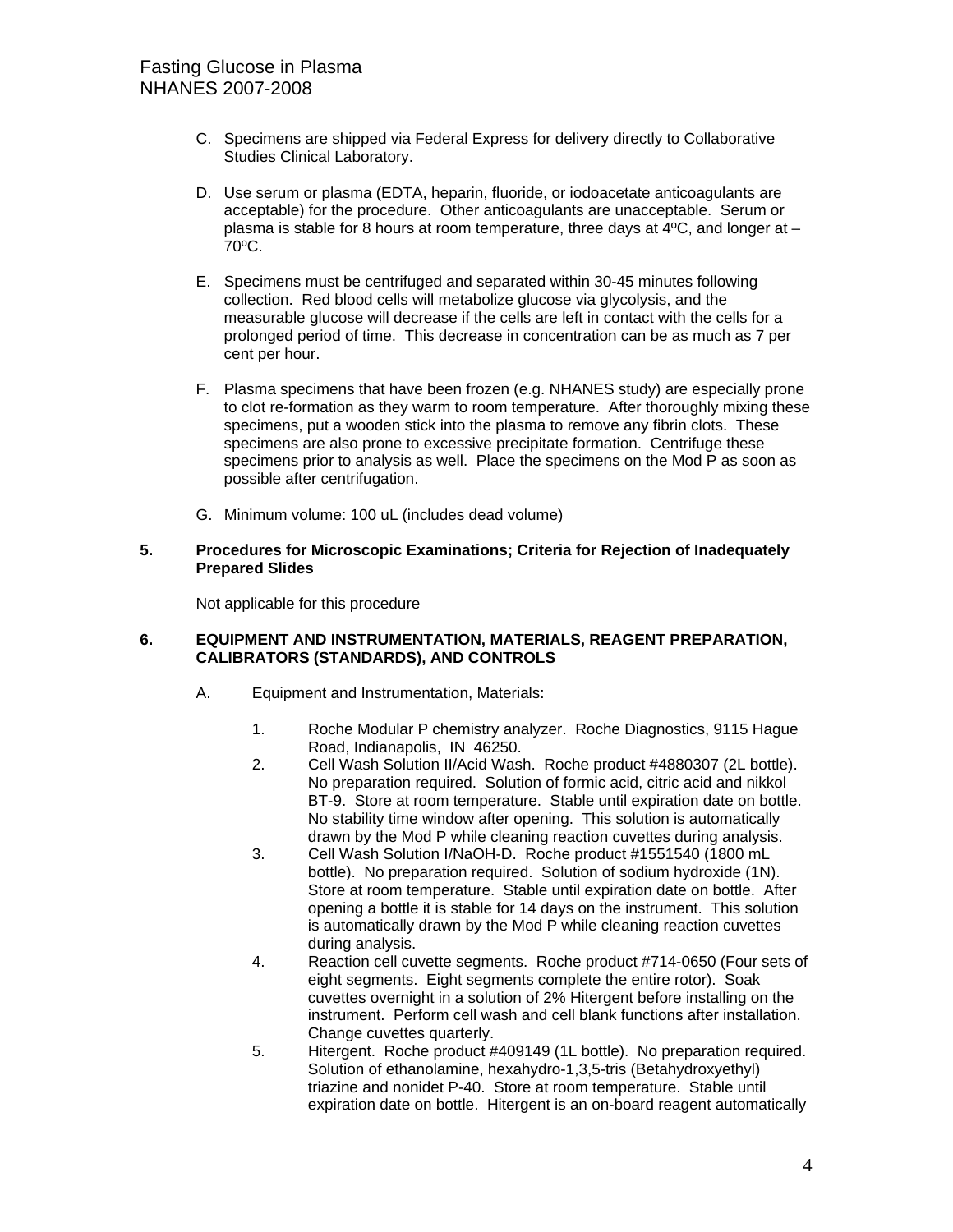drawn by the Mod P during the daily incubator bath exchange. Hitergent is transferred, as needed, from the 1L bottle to the 66 mL bottle located in position 2D3.

- 6. Sample cups (micro). Roche product #11406680001.
- 7. Sample cups (standard). Roche product #729177.
- B. Reagents and Reagent Preparation:
	- 1. Roche product #1876899, GLU reagent kit:
		- a. R1 reagent (6 x 66 mL). TRIS buffer, pH 7.8,  $Mg^{2+}$ , ATP, NADP, preservative. See insert for concentrations. No preparation required. There are approximately 350 tests per bottle.
		- b. R2 reagent  $(6 \times 16 \text{ mL})$ . HEPES buffer, pH 7.0, Mg<sup>2+</sup>, hexokinase, glucose-6-phosphate dehydrogenase, preservative. See insert for concentrations. No preparation required. There are approximately 440 tests per bottle.
		- c. Storage and stability. Keep reagents stored in refrigerator until use. R1 is stable for 28 days refrigerated on the analyzer. R2 is stable for 28 days refrigerated on the analyzer.
		- d. Though the number of tests per bottle is slightly different, always change the reagents as a pair. When loading the reagents onto the Mod P, make sure R1 is placed in the R1 rotor, and R2 is placed in the R2 rotor. Remove any bubbles in the reagents prior to loading. Place the reagents in like-numbered locations in the two rotors. This makes it easier to track the chronology of the reagents on the instrument.
	- 2. Milli-Q water. Milli-Q is the trade name of the water system purchase from the Millipore Corporation. Milli-Q is deionized water treated with activated carbon and deionization cartridges and filtered to remove microorganisms larger than 0.22 micrometers. This meets CAP class I water requirements.
- C. Calibrator:
	- 1. Roche Calibrator for Automated Systems (C.F.A.S.), catalog #759350. The calibrator is stable until the expiration date on the bottle when stored at 4ºC. The lyophilized calibrator is prepared with 3.0 mL of Milli-Q water. Volumetrically add the water, and then dissolve by gentle swirling within 30 minutes. Avoid formation of foam while mixing. The prepared calibrator is stable for eight hours at room temperature, two days at 4ºC, and one month at –20ºC (frozen once).
	- 2. The C.F.A.S. calibrator is traceable to reference material SRM 965 (IDMS). This is a reference material provided by the National Institute of Standards and Technology.

#### **Caution: This product is of human and animal origin. Handle as though capable of transmitting infectious disease.**

- D. Controls:
	- 1. Two levels of control are assayed each time the glucose method is performed. It is acceptable to run each control at the start of the day, and again at the end of the day. The operator may run them more frequently, if desired.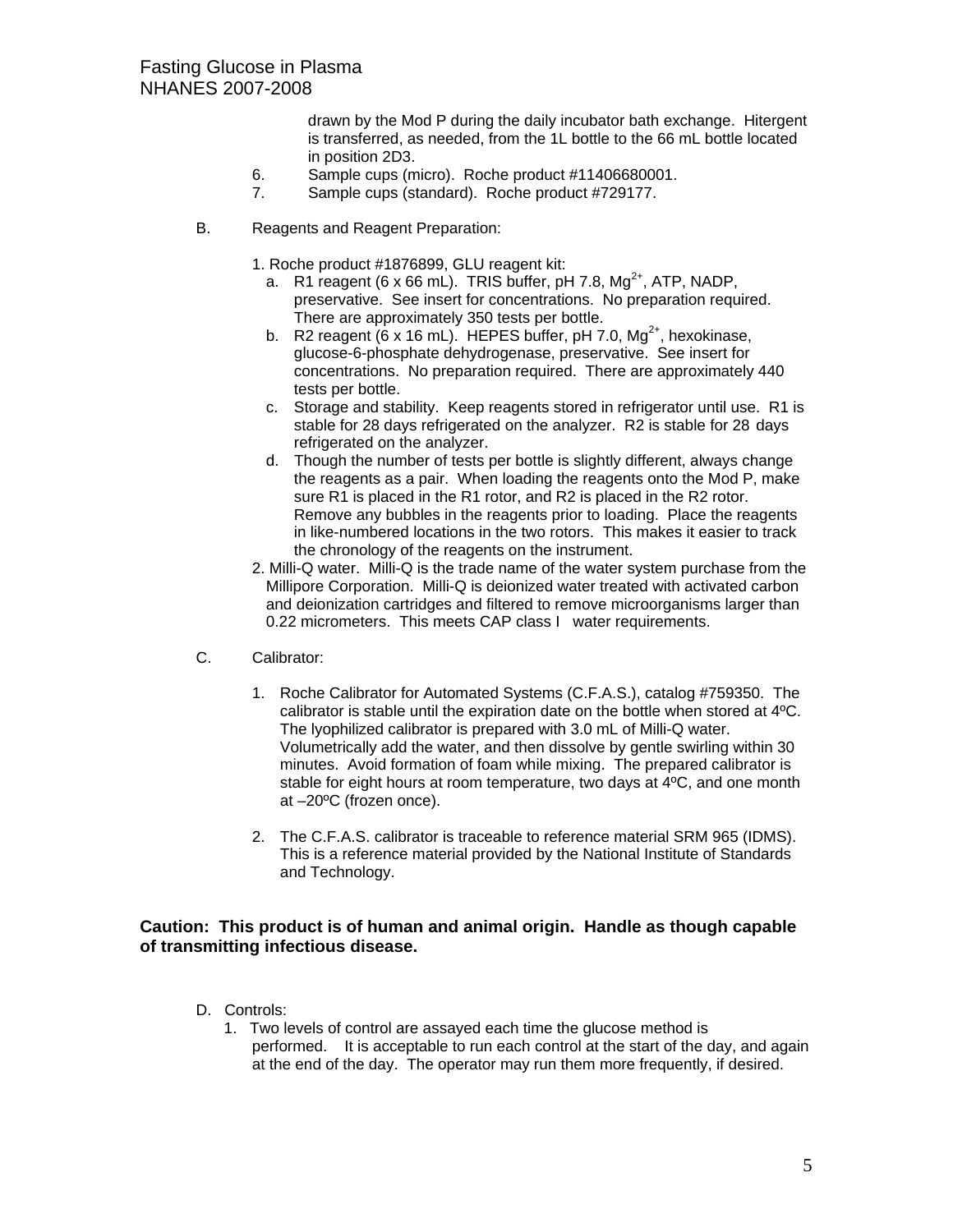2. One control is prepared from pooled, normal human serum. The other is an elevated, abnormal commercial control. Consult quality control charts for current ranges and lots in use.

#### **7. CALIBRATION AND CALIBRATION VERIFICATION PROCEDURES**

- A. Calibration frequency:
	- 1. The Mod P will automatically perform a two-point calibration when there is a reagent lot number change. No other auto-calibrations are defined for the glucose assay. The Mod P will not allow testing to proceed until a successful calibration has been completed.
	- 2. Monitor control values to determine stability of the current calibration

#### **8. PROCEDURE OPERATING INSTRUCTIONS; CALCULATIONS; INTERPRETATION OF RESULTS**

- A. Instrument Setup:
	- 1. Log into the Mod P using assigned username and password.
	- 2. Reagents. All reagents used on the Mod P are stored in a refrigerated reagent compartment. Glucose is a two-reagent system. Reagent 1 must be placed in the outer (R1) rotor; reagent 2 must be placed in the inner (R2) rotor. All reagents have a unique barcoded identifier. Before starting the analysis sequence check the reagent status on the Mod P to confirm there is adequate reagent to complete the anticipated test volume for the day. Discard any bottles that have gone empty. Check the volume of the two wash reagents.
	- 3. Maintenance. Complete the scheduled daily maintenance as described in the Mod P general operations protocol.
	- 4. Order calibration, if indicated (see Mod P general operations protocol).
	- 5. Order controls. If a calibration was requested, the controls should not be ordered until the calibration report has printed. If the controls are ordered and executed before the calibration prints out, the controls will be measured on the previously stored calibration line.
- B. Procedure:

After calibration and controls have been measured and evaluated, the test specimens may be loaded onto the Mod P. An abbreviated description of the measurement procedure follows. A more thorough description may be found in the Mod P general operations protocol.

- 1. If specimens have been frozen, allow them to thaw completely, then mix well. Serum specimens should not require centrifugation unless they have large amounts of suspended material (see Specimen section above).
- 2. To order non-barcoded tests on the Mod P:
	- a. <Workplace>
	- b. <Test Selection>
	- c. Enter specimen ID in the Sample ID field, then <Enter>
	- d. Select test GLU by touching the screen or clicking on it with the mouse.
	- e. <Barcode Read Error>
	- f. Enter the rack number and rack position in the Rack No.-Pos. fields.
	- g. <Add>
	- $h. < OK$
	- i. <Save>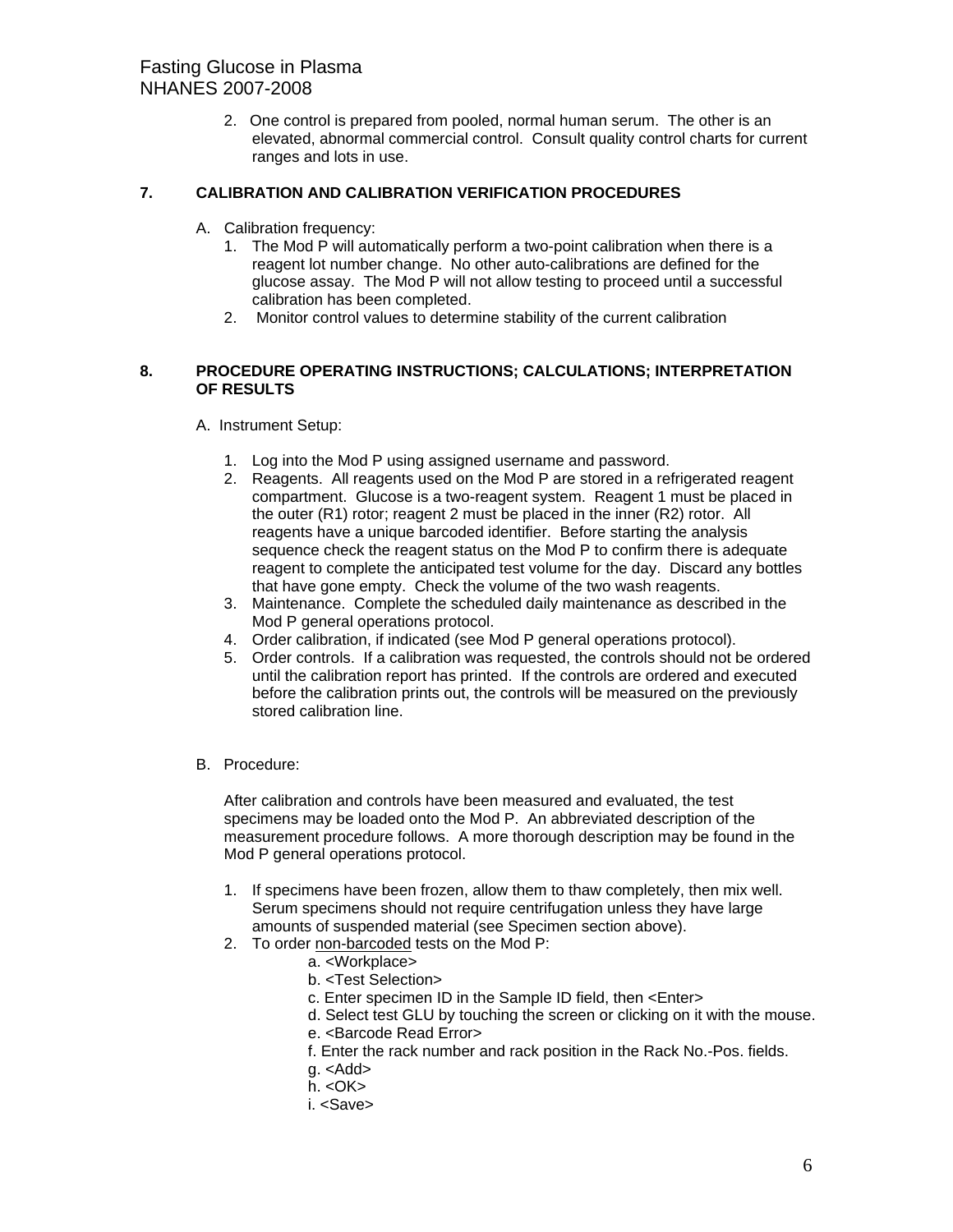- 3. Note the order of positions 1-5 in the sample rack: position 1 is on the right and position 5 is on the left. Place the specimen in the rack so that ¼ to 1 inch of the vial is above the sample rack. This allows the Mod P to detect the presence of the vial in the rack. Orient the vial in the rack so that any barcodes are turned inward, and therefore unreadable. If the testing vials are to be re-capped, arrange the caps so they can be matched up following analysis.
- 4. To order barcoded tests on the Mod P: Follow instructions as in step 3 above, except that the barcode now must face outward so the Mod P can read it. The barcode must be oriented vertically. No test ordering is required on the instrument. In this case test ordering has occurred in Misys, and a label has been generated for that purpose, or the specimen has a non-Misys barcode label and a user-defined default battery has been installed on the Mod P. The latter is the case for analyzing NHANES specimens. Before starting the NHANES specimens check that the default panel (Glucose) is correctly defined: <Start>, <Default Profile>, add or subtract panel from the menu as needed.
- 5. After the specimens are in place, put the racks onto the loading platform. The racks will only load in one orientation, as the center track is offset. Do not prepare more than three racks at a time, as evaporation could occur while the instrument goes through the sampling process.
- 6. Close the cover on the loading platform.
- 7. On the Mod P computer terminal, press or click <Start>, then <Start> again.
- 8. Only calibration and control data automatically print out. Patient data hard copies must be requested in <Workplace>, <Data Review>. Highlight the desired records, then <Print>, and <Print> again.
- 9. Non-barcoded records must be manually entered into Misys, a designated spreadsheet, or website.
- 10. Barcoded records are accepted using the OEM program in Misys. The method code for the Mod P is UR9.
- C. Instrument shutdown**:**
	- 1. After the patient specimens and final controls have been evaluated and accepted, load the green rack (W999) and run it through the instrument. Place three standard sample cups in positions 1, 2 and 3. Fill cup 1 with 1N sodium hydroxide, fill cup 2 with 4N sodium hydroxide, and fill cup 3 with leftover serum. Place it onto the loading platform and press <Start>, and <Start> again. After 18 minutes, the Mod P comes to Stand-by status. If the green rack is not run, the Mod P will take at least one hour to come to Stand-by status.
	- 2. After coming to Stand-by status the data from each day's run is downloaded from the Mod P computer to a diskette, then to the network folder. Consult the procedure describing this process for details.
	- 3. Print all Mod P test results, and file in chronological order with the other daily printouts.
	- 4. The Mod P is turned off each day after all work is complete. The steps are as follows:<Utility>, <Maintenance>, <Nightly Pipe>, <Select>, <Execute>. This shutdown process requires approximately five minutes. The instrument and its computer are automatically turned off. The reagent compartment remains refrigerated.
	- 5. An automatic timer has been set so that the Mod P turns on each weekday morning at 0630, automatically performing an air purge, photometer check, and incubator bath exchange during the process. The automatic timer has been set so that the Mod P remains off during weekends.
	- 6. Return all leftover controls and calibrators to the refrigerator at the end of the day.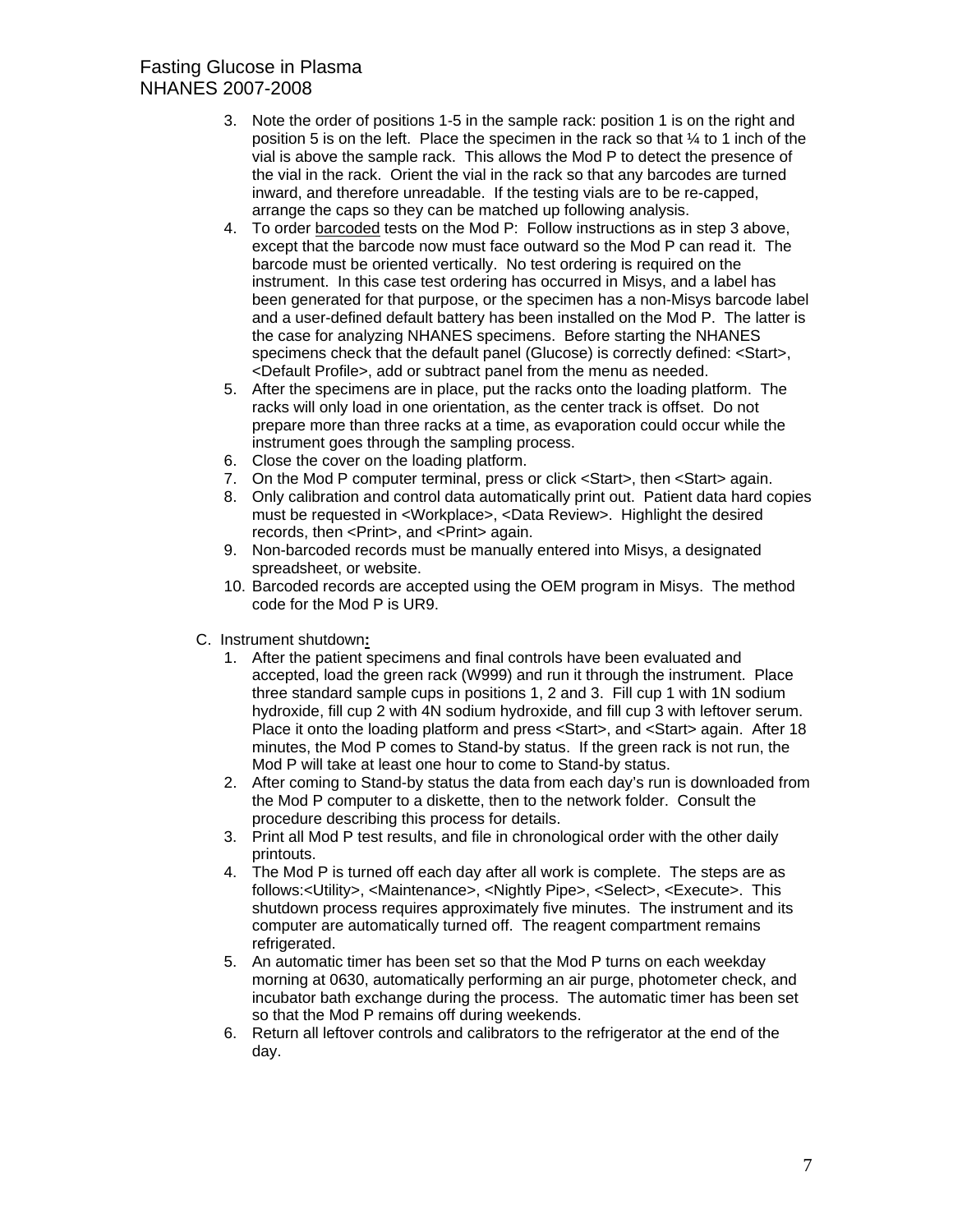#### **9. REPORTABLE RANGE OF RESULTS**

- A. Expected Values:
	- 1. Roche ranges: Plasma, adult: 70-115 mg/dL
	- 2. Collaborative Studies Clinical Laboratory ranges: Misys test code GLUR: Serum, adult: 60-99 mg/dL
	- 3. Linear range of the method: 0-750 mg/dL (serum). Specimens exceeding the high limit are automatically diluted (1:2) by the instrument, and reported accordingly. If a manual dilution is required, dilute the specimen in normal saline, and multiply the result by the dilution factor.
	- 4. Glucose results by this hexokinase method demonstrate an approximate 3 per cent positive bias when compared to those obtained with a glucose oxidase/oxygen electrode method.
	- 5. Analytical Measurement Range: 0-750 mg/dL
	- 6. Clinically Reportable Range: 2-2000 mg/dL

#### **10. QUALITY CONTROL (QC) PROCEDURES**

Two levels of control are assayed each time the glucose method is performed. Westgard rules are followed as outlined in the general laboratory Quality Control and Quality Assurance procedure. Controls are analyzed at the beginning of a run, periodically throughout, and at the end of a run.

#### **11. REMEDIAL ACTION IF CALIBRATION OR QC SYSTEMS FAIL TO MEET ACCEPTABLE CRITERIA**

If control values are out of the acceptable range, recalibration is required. Reanalyze any patient samples after recalibration.

#### **12. LIMITATIONS OF METHOD; INTERFERING SUBSTANCES AND CONDITIONS**

- A. Interfering Substances and Conditions:
	- 1. Bilirubin does not interfere up to an I index of 60.
	- 2. Hemolysis does not interfere up to an H index of 1000.
	- 3. Lipemia does not interfere up to an L index 1000.

#### **13. REFERENCES RANGES (NORMAL VALUES)**

Adults: 60-100 mg/dl (American Diabetes Association)

#### **14. CRITICAL CALL RESULTS ("PANIC VALUES")**

Alert values for studies: <60 mg/dl and >200 mg/dl. Contact field center when these values occur.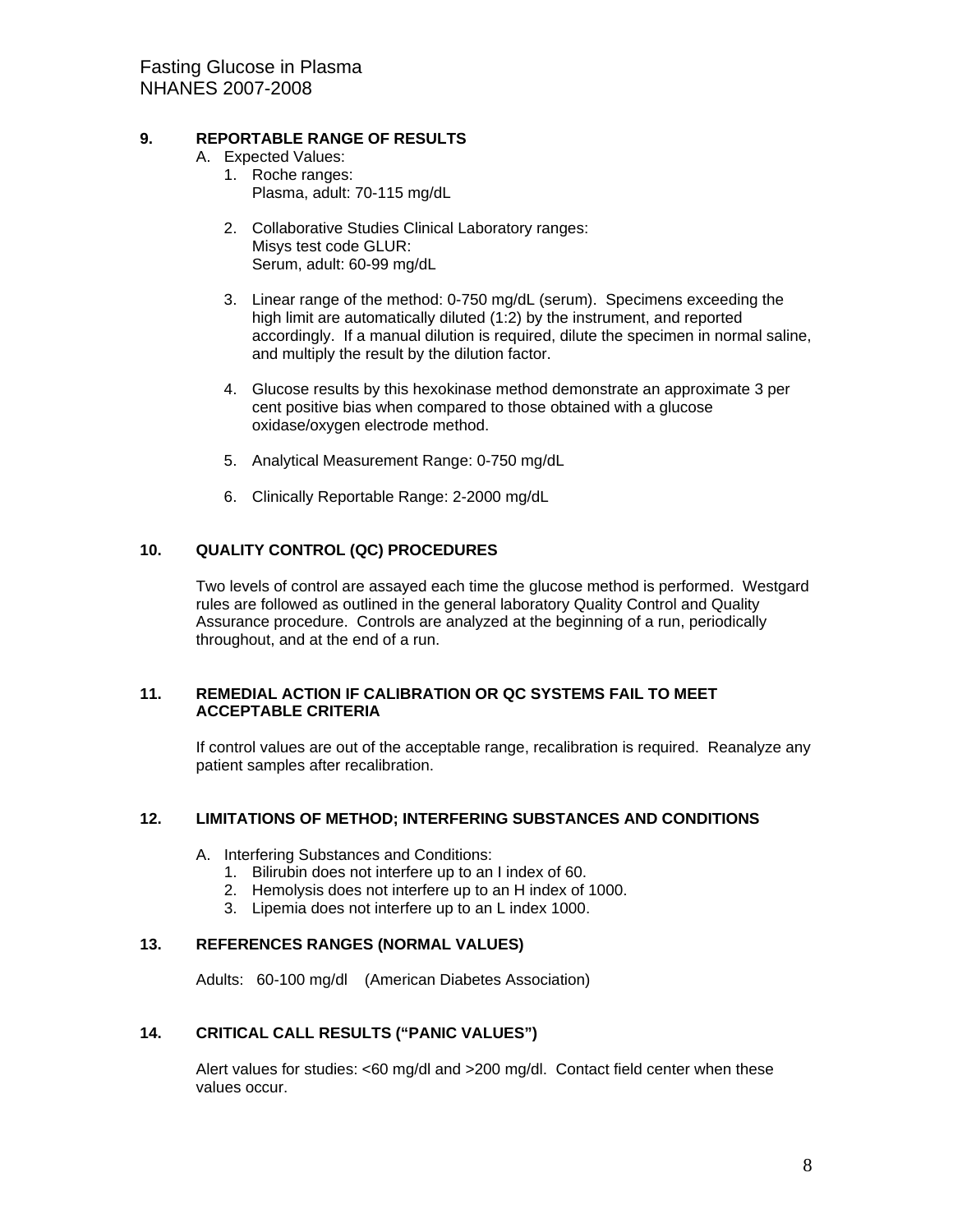Early reporting for NHANES:  $>125$  mg/dl for fasting glucose or  $\geq 140$  mg/dl for nonfasting glucose. Notify the NHANES Medical Officer. The contact person will electronically send these results as soon as possible.

#### **15. SPECIMEN STORAGE AND HANDLING DURING TESTING**

Specimens are stored at -70°C until analyzed. On the day of analysis, thaw the specimens. Mix thoroughly. Upon completion of analysis, refreeze at  $-70^{\circ}$ C. Specimens are discarded after one year.

#### **16. ALTERNATIVE METHODS FOR PERFORMING TEST OR STORING SPECIMENS IF TEST SYSTEM FAILS**

If the instrument is unable is perform the test, the specimens are stored at -70 $\degree$ C until testing is available.

#### **17. TEST RESULT REPORTING SYSTEM; PROTOCOL FOR REPORTING CRITICAL CALLS**

The NHANES glucose results are entered onto a spreadsheet provided electronically by Westat, Inc for NHANES.

- A. To access the spreadsheet click on My Computer -> Z drive -> User -> Dep Labs -> Collab Studies -> NHANES -> Glucose 009 or Glucose 098.
- B. Choose the files named with the corresponding box number.
- C. Enter the analysis date, run number, the technologist's initials, glucose results, and comment code.
- D. The results will be sent electronically by the contact person.

#### **18. TRANSFER OF REFERRAL OF SPECIMENS; PROCEDURES FOR SPECIMEN ACCOUNTABILITY AND TRACKING**

All shipments are recorded on the NHANES Shipping Log upon receipt. Actions taken during the course of analysis, result reporting, and specimen retention are also recorded on the log.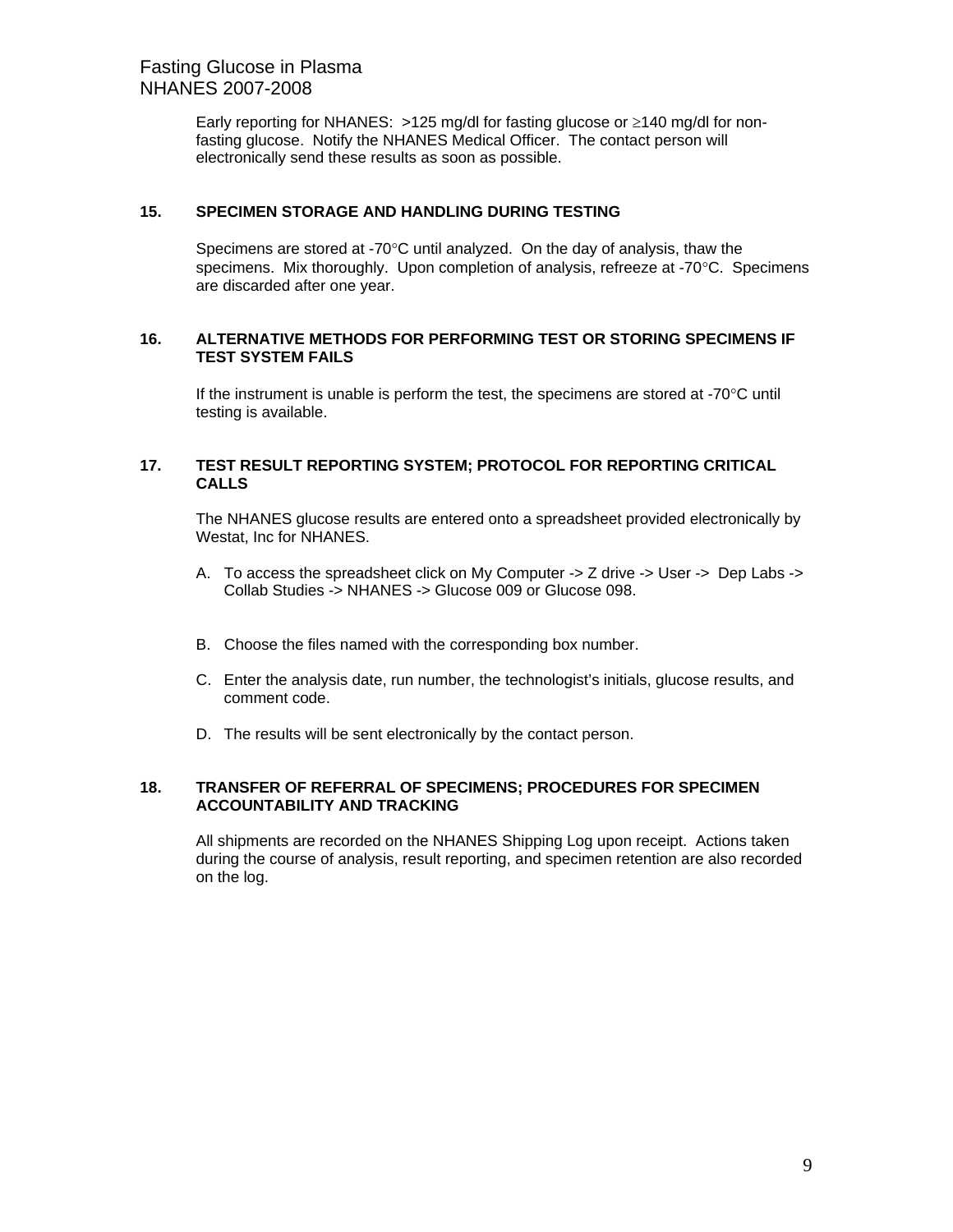## Fasting Glucose in Plasma NHANES 2007-2008

## **19. SUMMARY STATISTICS AND QC STATISTICS**

## **Summary Statistics for Plasma Glucose by Lot**

| Lot       | N  | <b>Start Date</b> | <b>End Date</b> | <b>Mean</b> | <b>Standard</b><br><b>Deviation</b> | <b>Coefficient of</b><br>Variation |
|-----------|----|-------------------|-----------------|-------------|-------------------------------------|------------------------------------|
|           | 3  | 1/23/2007         | 2/2/2007        | 49.000      | 1.000                               | 2.0                                |
| 166448-02 | 3  | 1/23/2007         | 2/2/2007        | 242.000     | 4.583                               | 1.9                                |
| M         | 67 | 2/3/2007          | 5/27/2008       | 38.776      | 1.012                               | 2.6                                |
| 171737-04 | 34 | 2/3/2007          | 9/27/2007       | 242.941     | 3.284                               | 1.4                                |
| 178609-01 | 55 | 10/1/2007         | 11/11/2008      | 231.764     | 3.055                               | 1.3                                |
| N         | 33 | 6/2/2008          | 2/9/2009        | 50.121      | 0.927                               | 1.9                                |
| 180161-02 | 11 | 11/18/2008        | 2/9/2009        | 242.455     | 1.968                               | 0.8                                |